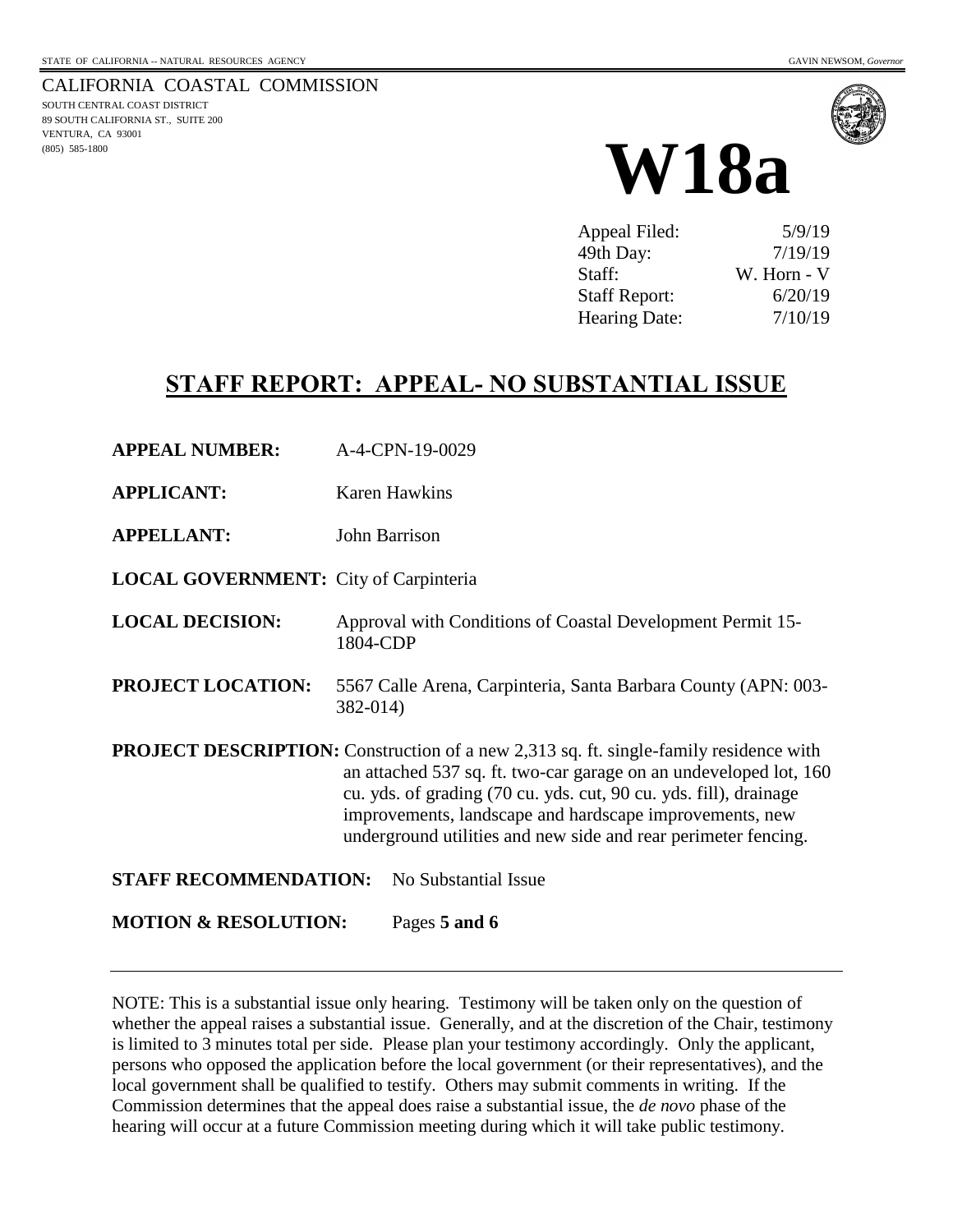## **SUMMARY OF STAFF RECOMMENDATION**

The Commission's role at the "substantial issue" phase of an appeal is to decide whether the appeal of the local government action raises a substantial issue with respect to the grounds on which the appeal was filed, which can include a claim that the approved development is not in conformity with the applicable provisions of the certified Local Coastal Program (LCP) or with the public access policies of the Coastal Act (Pub. Res. Code §§ 30210-14). Staff recommends that the Commission, after public hearing, determine that **no substantial issue exists** with respect to the grounds on which the subject appeal has been filed. The motion and resolution for a "no substantial issue" finding is found on **pages 5 and 6.** 

The subject coastal development permit (CDP) was approved by the City of Carpinteria (City) Planning Director on December 18, 2018. The project was then appealed to the City Planning Commission and City Council by John Barrison. Ultimately, the City Council upheld the Planning Commission's action, thereby approving the construction of a new 2,313 square foot single-family residence with an attached 537 square foot two-car garage and associated development on a 7,475 square foot rectangular shaped, undeveloped parcel within a developed residential area in the City's Concha Loma Neighborhood. The appellant contends that the project, as approved by the City, is inconsistent with the standards of the LCP regarding residential design and neighborhood compatibility. Specifically, the appellant asserts that the approved single-family residence is not sensitive to the scale and character of the existing neighborhood and that it is not consistent with the City's "small beach town" image.

In its action on the subject CDP, the City found that the project is consistent with all of the certified LCP's policies and standards for development on a lot zoned 6-R-1 (Single-Family Residential) including height, setbacks, total square footage, and Floor Area Ratio (FAR). Prior to approving the CDP the applicant worked cooperatively with the City's Architectural Review Board (ARB) over the course of seven ARB meetings to address the concerns of ARB members and neighbors regarding the design of the project. As a result, the project has been redesigned from the original proposal of a two-story residence to instead incorporate a split-level design as a means to reduce the overall height of the second story. Additionally, the size of the second story has been reduced to include only a master suite measuring 467 square feet in size and is also set back so as to reduce the mass of the residence as viewed from Calle Arena. With those changes the City found that the project is consistent with other properties within the Concha Loma Neighborhood, and the project is in conformity with the "small beach town" image of the City.

Commission staff's review of the decision indicates that the project, as approved by the City, conforms to the residential design and neighborhood compatibility policies and provisions of the LCP. The City's record includes extensive factual evidence and legal support for the City's findings that the project is consistent with the policies and provisions of the certified LCP. Moreover, the extent and scope of the development is relatively minor, does not have a significant adverse effect on significant coastal resources, has little precedential value and does not raise issues of regional or statewide significance. Therefore, staff recommends that the Commission find that the appellant's contentions raise no substantial issue with regard to the approved project's consistency with the policies and provisions of the City of Carpinteria's certified LCP.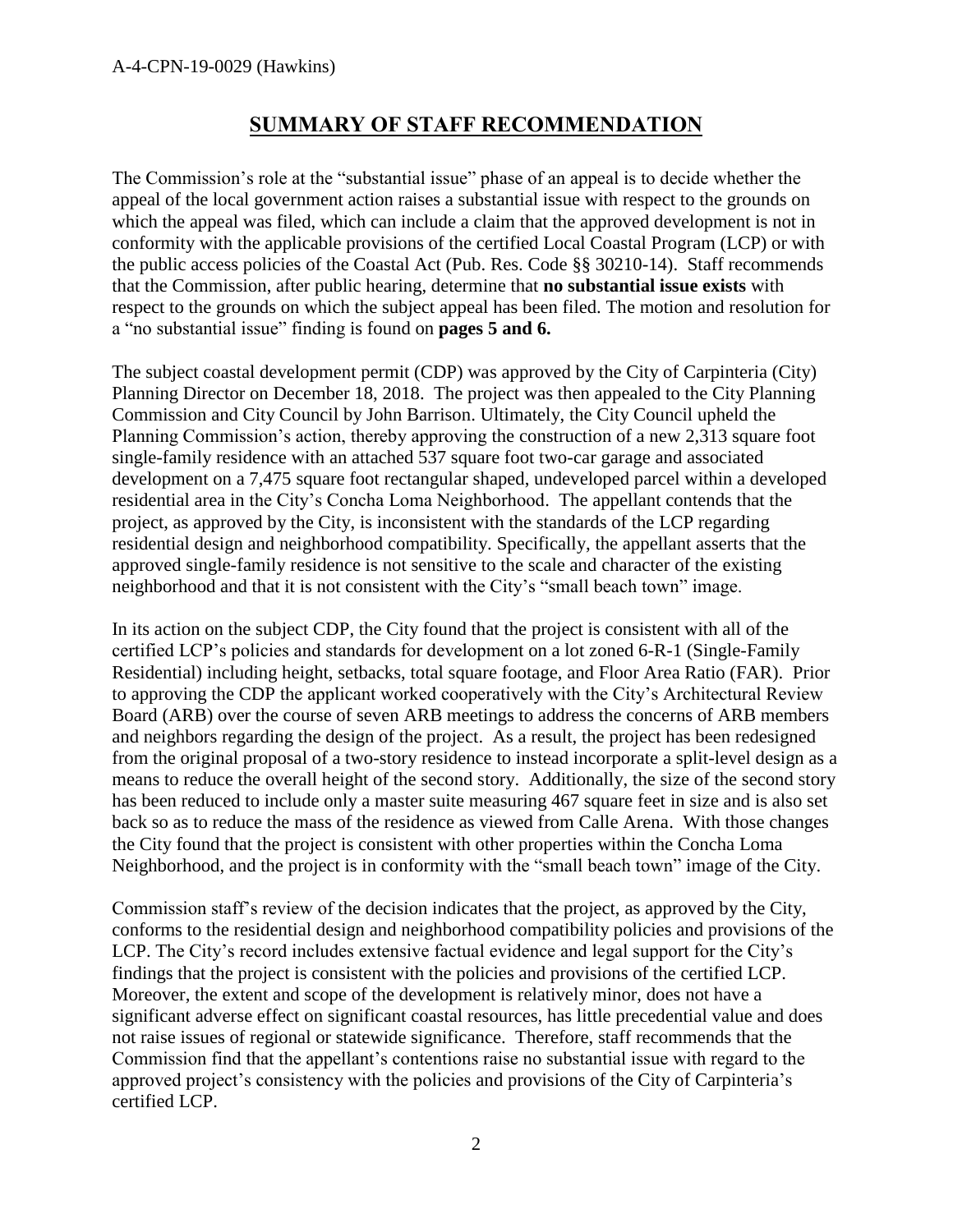# **Table of Contents**

| L.               |  |
|------------------|--|
| $\mathsf{A}$ .   |  |
| 1.               |  |
| 2.               |  |
| $\mathcal{F}$    |  |
| 4.               |  |
| $\mathbf{B}$     |  |
|                  |  |
| П.               |  |
|                  |  |
| $\mathsf{A}$ .   |  |
| B.               |  |
|                  |  |
| 1.               |  |
| $\overline{2}$ . |  |

#### **EXHIBITS**

| Exhibit 1. | <b>Vicinity Map</b> |
|------------|---------------------|
|            |                     |

- Exhibit 2. [Aerial Overview](https://documents.coastal.ca.gov/reports/2019/7/W18a/W18a-7-2019-exhibits.pdf)
- Exhibit 3. [Appeal by John Barrison](https://documents.coastal.ca.gov/reports/2019/7/W18a/W18a-7-2019-exhibits.pdf)
- Exhibit 4. [Notice of Final Local Action](https://documents.coastal.ca.gov/reports/2019/7/W18a/W18a-7-2019-exhibits.pdf)
- Exhibit 5. [Project Plans](https://documents.coastal.ca.gov/reports/2019/7/W18a/W18a-7-2019-exhibits.pdf)
- Exhibit 6. [Table Summarizing Existing Development Along Calle Arena](https://documents.coastal.ca.gov/reports/2019/7/W18a/W18a-7-2019-exhibits.pdf)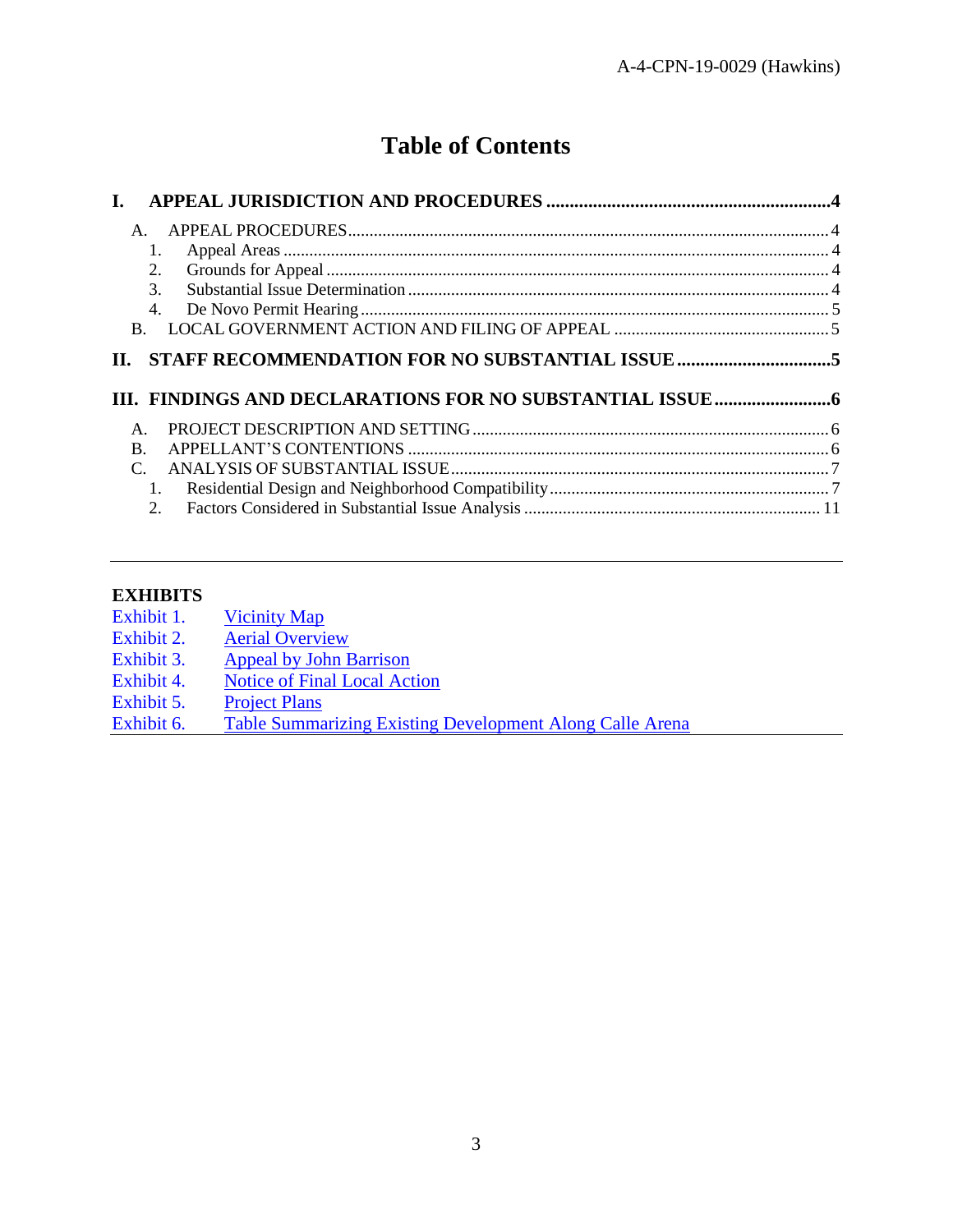# <span id="page-3-0"></span>**I. APPEAL JURISDICTION AND PROCEDURES**

## <span id="page-3-1"></span>**A. APPEAL PROCEDURES**

The Coastal Act provides that after certification of a local government's Local Coastal Program (LCP), the local government's actions on Coastal Development Permit applications for development in certain areas and for certain types of development may be appealed to the Coastal Commission. Local governments must provide notice to the Commission of their coastal development permit actions. During a period of ten working days following Commission receipt of a notice of local permit action for an appealable development, an appeal of the action may be filed with the Commission.

## <span id="page-3-2"></span>**1. Appeal Areas**

Approvals of CDPs by cities or counties may be appealed if the development authorized is to be located within the appealable areas, which include the areas between the sea and the first public road paralleling the sea; within 300 feet of the inland extent of any beach or of the mean high tide line of the sea where there is no beach, whichever is greater; on state tidelands; or along or within 100 feet of natural watercourses and lands within 300 feet of the top of the seaward face of a coastal bluff. (Coastal Act Section 30603(a)). Any development approved by a County that is not designated as a principal permitted use within a zoning district may also be appealed to the Commission irrespective of its geographic location within the Coastal Zone. (Coastal Act Section  $30603(a)(4)$ ). Finally, developments that constitute major public works or major energy facilities may be appealed to the Commission. (Coastal Act Section 30603(a)(5)).

In this case, the project site is located on Calle Arena in the City of Carpinteria [\(Exhibit 2\).](https://documents.coastal.ca.gov/reports/2019/7/W18a/W18a-7-2019-exhibits.pdf) The Post LCP Certification Permit and Appeal Jurisdiction map certified for the City of Carpinteria (Adopted November 17, 1993) indicates that the subject property is located in the area between the sea and the first public road paralleling the sea. As such, the City's CDP for the subject project is appealable to the Commission.

## <span id="page-3-3"></span>**2. Grounds for Appeal**

The available grounds for an appeal of a local government approval of development are limited to an allegation that the development does not conform to the standards set forth in the certified Local Coastal Program or the public access policies set forth in the Coastal Act. (Coastal Act Section 30603(b)(1)).

### <span id="page-3-4"></span>**3. Substantial Issue Determination**

Section 30625(b) of the Coastal Act requires the Commission to hear an appeal unless the Commission determines that no substantial issue exists with respect to the grounds on which the appeal was filed. When Commission staff recommends that no substantial issue exists with respect to the grounds of the appeal, the Commission will hear arguments and vote on the "substantial issue" question. A majority vote of the Commissioners present is required to determine that an appeal raises no substantial issues and that the Commission will therefore not review the merits of the appeal *de novo*. If the Commission determines that no substantial issue exists, then the local government's coastal development permit action will be considered final.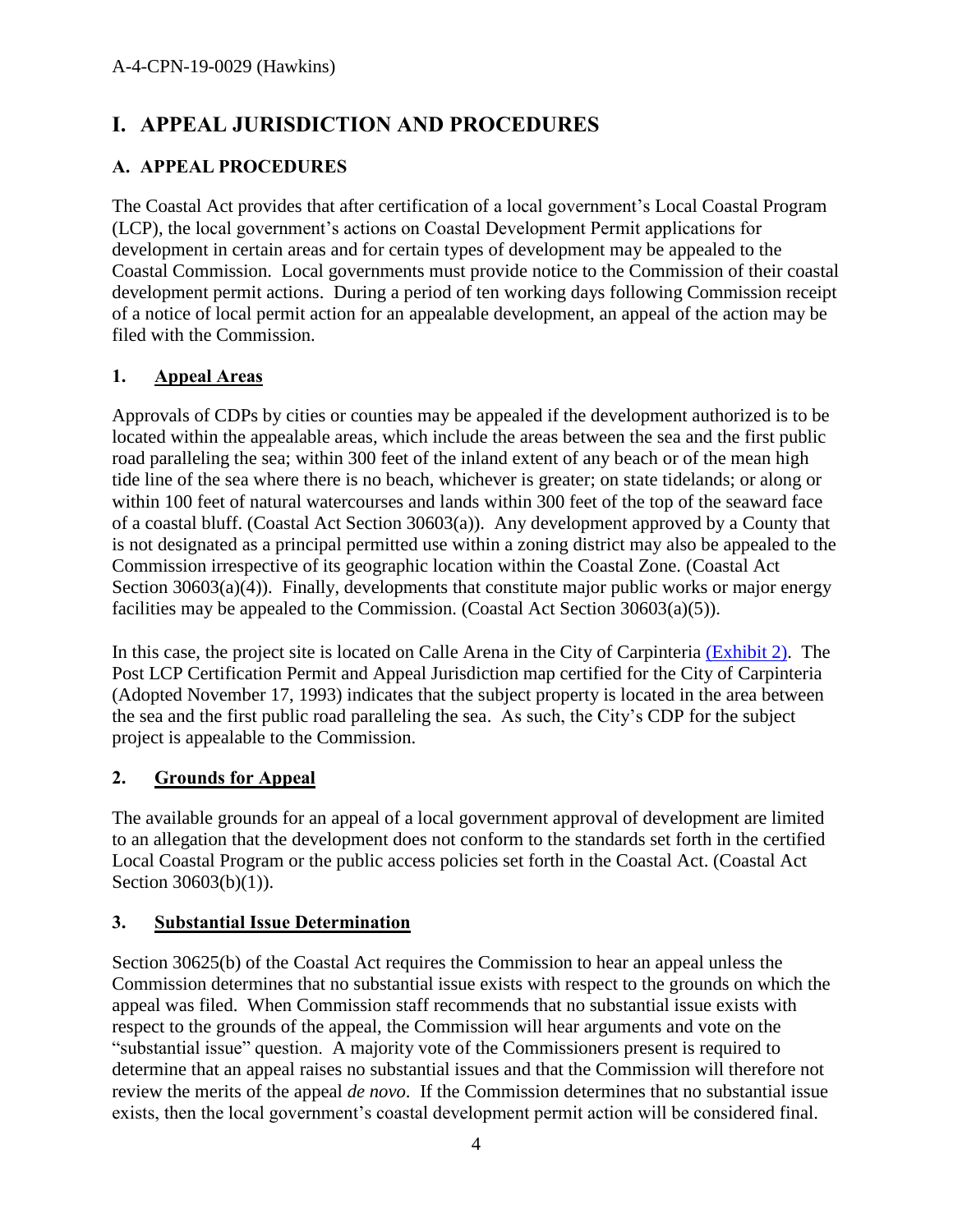### <span id="page-4-0"></span>**4. De Novo Permit Hearing**

Should the Commission determine that a substantial issue exists, the Commission will consider the CDP application de novo. The applicable test for the Commission to apply in a de novo review of the project is whether the proposed development is in conformity with the certified Local Coastal Program and, if the development is between the sea and the first public road paralleling the sea, the public access and recreation policies of the Coastal Act. (Coastal Act Section 30604(b) & (c)).

## <span id="page-4-1"></span>**B. LOCAL GOVERNMENT ACTION AND FILING OF APPEAL**

The project that is the subject of this appeal was approved by the City of Carpinteria (City) Community Development Director (Director) on December 18, 2018. City planning staff provided notice of the 10-day local appeal period for the Director's determination, and prior to the close of the appeal period two appellants, Susan Skenderian and John Barrison, submitted separate written appeals. The City's Planning Commission considered the two appeals at the March 4, 2019 meeting and voted to deny both appeals. City planning staff provided notice of the 10-day local appeal period of the Planning Commission's determination, and prior to the close of the appeal period John Barrison submitted a written appeal. The City Council considered the appeal at the April 22, 2019 meeting and voted to deny the appeal.

The City's Notice of Final Action for the project was received by Commission staff on April 25, 2019 [\(Exhibit 4\).](https://documents.coastal.ca.gov/reports/2019/7/W18a/W18a-7-2019-exhibits.pdf) Commission staff provided notice of the ten working day appeal period, which began on April 25, 2019 and ended on May 9, 2019. John Barrison filed the subject appeal on May 9, 2019, during the Commission's appeal period [\(Exhibit 3\).](https://documents.coastal.ca.gov/reports/2019/7/W18a/W18a-7-2019-exhibits.pdf) Commission staff notified the City, the applicant, and all interested parties that were listed on the appeal and requested that the City provide its administrative record for the permit. Pursuant to Section 30621(a) of the Coastal Act, a hearing on an appeal must be set no later than 49 working days after the date on which the appeal was filed with the Commission, which would be July 19, 2019; however, according to Section 30625(a), the applicant can waive that time limit.

## <span id="page-4-2"></span>**II. STAFF RECOMMENDATION FOR NO SUBSTANTIAL ISSUE**

**MOTION:** *I move that the Commission determine that Appeal No. A-4-CPN-19-0029 raises NO substantial issue with respect to the grounds on which the appeal has been filed under §30603 of the Coastal Act.* 

## **STAFF RECOMMENDATION OF NO SUBSTANTIAL ISSUE:**

Staff recommends a **YES** vote. Passage of this motion will result in a finding of **No Substantial Issue** and adoption of the following resolution and findings. If the Commission finds **No Substantial Issue**, the Commission will not hear the application de novo, and the local action will become final and effective. The motion passes only by an affirmative vote by a majority of the Commissioners present.

### **RESOLUTION TO FIND NO SUBSTANTIAL ISSUE:**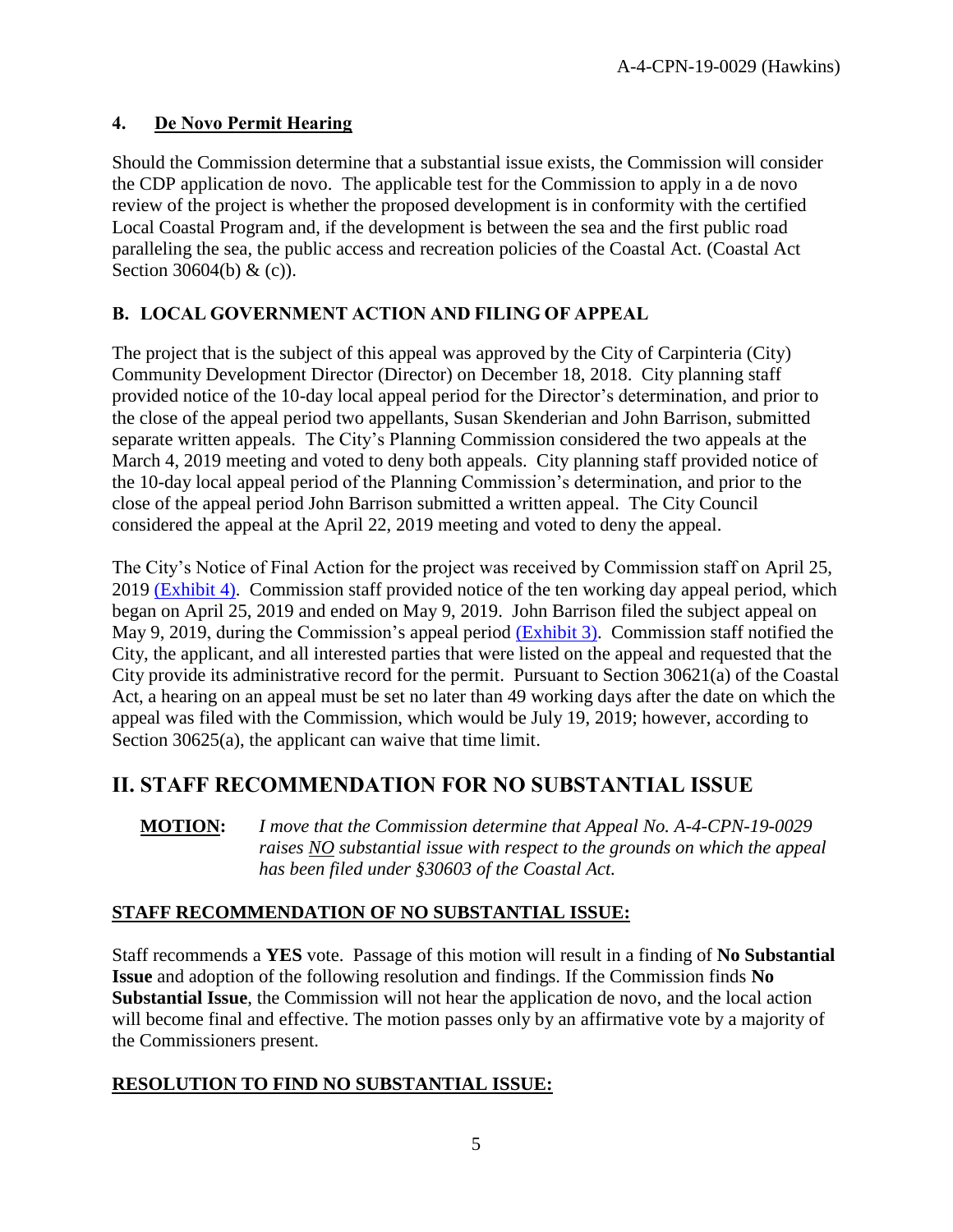The Commission finds that Appeal No. A-4-CPN-19-0029 does not present a substantial issue with respect to the grounds on which the appeal has been filed under § 30603 of the Coastal Act regarding consistency with the certified Local Coastal Plan and/or the public access and recreation policies of the Coastal Act.

## <span id="page-5-0"></span>**III. FINDINGS AND DECLARATIONS FOR NO SUBSTANTIAL ISSUE**

The Commission hereby finds and declares:

## <span id="page-5-1"></span>**A. PROJECT DESCRIPTION AND SETTING**

The subject coastal development permit (CDP) approved by the City of Carpinteria consists of the construction of a new 2,313 square foot single-family residence with an attached 537 square foot two-car garage. The residence consists of a "split-level" design with a maximum height of 18 feet 1 inch as measured from the finished grade at the front of the garage, and a maximum height of 21 feet 8 inches as measured from finished grade at the rear [\(Exhibit 5\).](https://documents.coastal.ca.gov/reports/2019/7/W18a/W18a-7-2019-exhibits.pdf) Additionally, the approved project includes 160 cu. yds. of grading (70 cu. yds. cut, 160 cu. yds. fill), a new driveway, walkways and patio, drainage improvements, new underground utilities, side/rear perimeter fencing, and site landscaping.

The approved project is located on a 7,475 square foot rectangle-shaped parcel zoned "6-R-1" (Single-Family Residential) that is situated along the south side of Calle Arena within the Concha Loma Neighborhood [\(Exhibit 2\).](https://documents.coastal.ca.gov/reports/2019/7/W18a/W18a-7-2019-exhibits.pdf) The Concha Loma Neighborhood is a residential community that is developed with both single and multi-story residences and is located on the south side of the City, bounded by Carpinteria Creek on the west, by Carpinteria Avenue on the north, and by railroad tracks and the beach on the south. The project site slopes gently toward the rear of the property with an approximate two-foot vertical height difference between the front of the lot at the Calle Arena right-of-way and the rear of the lot along the railroad right-of-way. The site is currently undeveloped and covered in ice plant. Immediately adjacent development consists of single-story houses situated on similarly sized lots and within the vicinity of the property there are multiple two-story and multi-story residences.

### <span id="page-5-2"></span>**B. APPELLANT'S CONTENTIONS**

The City's final action on the subject CDP was appealed to the Commission by John Barrison on May 9, 2019, and the appeal is included as [Exhibit 3.](https://documents.coastal.ca.gov/reports/2019/7/W18a/W18a-7-2019-exhibits.pdf) The appeal filed by the appellant contends that:

- 1) The project has been vociferously appealed from its initial proposal at the Architectural Review Board (ARB), through the City Council hearing of the appeal, by over 51% of neighbors;
- 2) The appeal heard by the City Council was only voted upon by 3 of the 5 voting members. If all of the voting members had been able to voice their opinions, it is likely that the other voting Council members would have changed their opinion;
- 3) The proposed project does not meet the General Plan/Coastal Plan Neighborhood, nor the Concha Loma Neighborhood Residential Design Guidelines. These were put in place by the City to ensure that new development is sensitive to the scale and character of the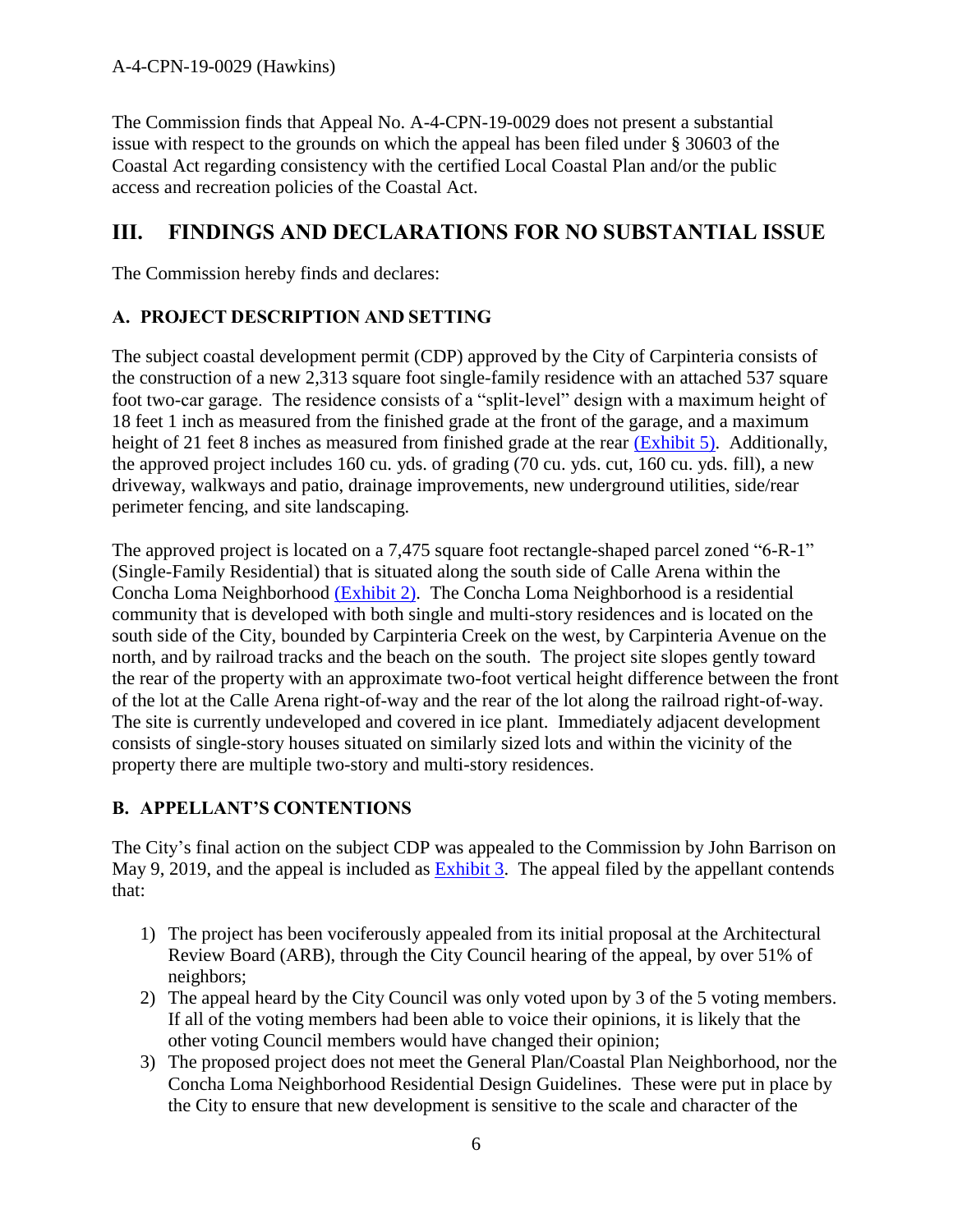existing neighborhoods and consistent with the City's "small beach town" image. These are the City's guidelines and this project does not meet these criteria.

The first two contentions raised by the appellant do not include any specific allegation of the approved development's inconsistency with any specific policy or provision of the certified City of Carpinteria LCP or the public access policies of the Coastal Act, and as such are not valid grounds for appeal. The third contention from the appellant regarding the project's conformity with the General Plan/Coastal Plan and residential design guidelines is discussed in Section C.1., below.

### <span id="page-6-0"></span>**C. ANALYSIS OF SUBSTANTIAL ISSUE**

Pursuant to Sections 30603 and 30625 of the Coastal Act, the appropriate standard of review for an appeal is whether a substantial issue exists with respect to the grounds raised by the appellants relative to the locally-approved project's conformity to the policies contained in the certified Local Coastal Program (LCP) or the public access policies of the Coastal Act. In this case, the appellant only raises issues pertaining to the residential design and neighborhood compatibility policies of the certified Carpinteria LCP and therefore does not include the public access policies of the Coastal Act as grounds for appeal.

The term "substantial issue" is not defined in the Coastal Act or its implementing regulations. The Commission's regulations indicate simply that the Commission will hear an appeal unless it "finds that the appeal raises no significant question" (Cal. Code Regs., Title 14, Section 13115(b).

In evaluating the issue of whether the appeal raises a substantial issue, the Commission considers the following factors:

- 1. The degree of factual and legal support for the local government's decision that the development is consistent or inconsistent with the certified LCP;
- 2. The extent and scope of the development as approved or denied by the local government;
- 3. The significance of coastal resources affected by the decision;
- 4. The precedential value of the local government's decision for future interpretation of its LCP; and
- 5. Whether the appeal raises only local issues, or those of regional or statewide significant.

In this case, for the reasons discussed below, the Commission determines that the appeal raises no substantial issue with regards to the grounds on which the appeal has been filed.

### <span id="page-6-1"></span>**1. Residential Design and Neighborhood Compatibility**

The appellant only made general assertions about the residential design and neighborhood compatibility standards of the LCP. However, based upon the appellant's contentions, the following policies and provisions of the City's certified LCP are applicable.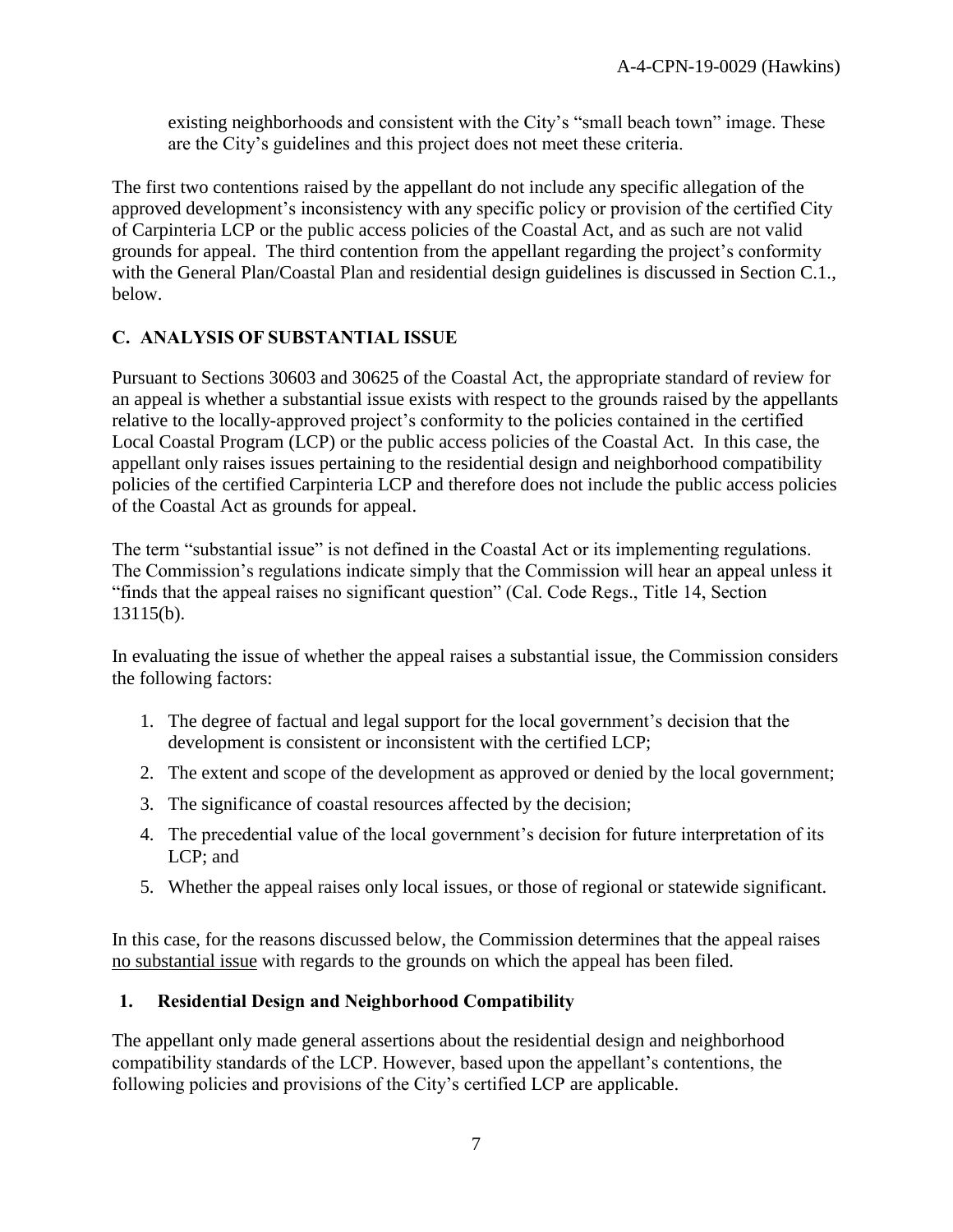Land Use Plan (LUP) Objective CD-1 states:

*The size, scale and form of buildings, and their placement on a parcel should be compatible with adjacent and nearby properties, and with the dominant neighborhood or district development pattern.* 

Land Use Plan (LUP) Objective CDS5-3 states:

*Ensure that new development is sensitive to the scale and character of the existing neighborhoods and consistent with the City's "small beach town" image.*

Coastal Zoning Ordinance (CZO) Section 14.12.060 states:

*No building or structure shall exceed a height of thirty (30) feet.* 

Coastal Zoning Ordinance (CZO) Section 14.12.070 states (in relevant part):

- *1) For all R-1 districts except 4-R-1, the minimum setbacks shall be as follows:*
- *a) Front. No building or structure shall be located within fifty (50) feet of the centerline of any street nor twenty (20) feet of the property line, whichever is greater.*
- *b) Side. There shall be a side yard setback on each side of the parcel equal to ten percent (10%) of the width of the parcel. In no case shall the minimum required side yard setback be less than five (5) feet. In order to preserve architectural integrity, the side yard setback required for an addition to an existing building or structure may be permitted to utilize the established setback, provided that the established side yard setback is not less than five (5) feet.*
- *c) Rear. There shall be a rear yard setback of not less than fifteen (15) feet…*

Coastal Zoning Ordinance (CZO) Section 14.12.082 states:

- *1) Maximum building coverage. Thirty-five percent (35%) of the net lot area is the maximum which may be covered by all enclosed buildings or structures located thereon. For the purpose of this section, "building coverage" is defined as the relationship between the ground floor area of enclosed buildings and the net area of the site, expressed in percent form. This definition excludes pools, spas, patios (enclosed on two (2) sides or less) and similar uses as determined by the city manager.*
- *2) Maximum Floor Area Ratio. Floor area ratio shall not exceed forty percent (40%) for all enclosed building or structures. For the purpose of this section "floor area ratio (FAR)" is defined as the total floor area of enclosed buildings on a lot divided by the net area of the site expressed in a percent*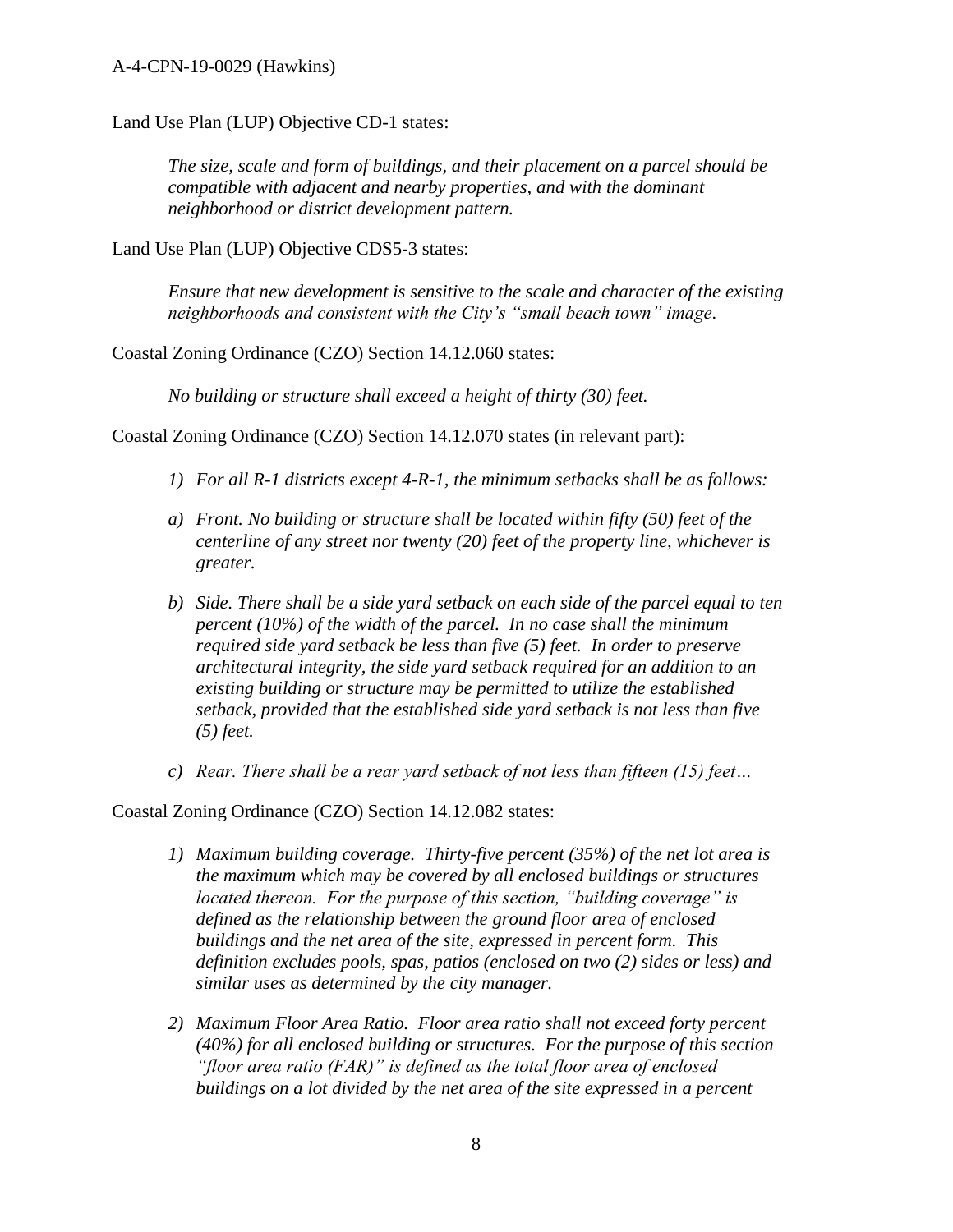*form. This definition excludes pools, spas, patios (enclosed on two (2) sites or less), and similar uses as determined by the city manager.* 

In addition to raising issue with the residential design and neighborhood compatibility standards of the LCP, the appellant contends that the project does not conform with the Concha Loma Neighborhood Residential Guidelines. However, the Concha Loma Neighborhood Residential Guidelines have not been certified by the Commission and therefore are not part of the LCP. Thus, any contentions raised with respect to these guidelines cannot be considered as valid grounds for an appeal of the City's CDP. Regarding the residential design guidelines of the LUP, Objective CD-1 and Objective CDS5-3 require that new development is of a size, scale and form that is compatible with adjacent and nearby properties, and with the dominant neighborhood pattern, while also being consistent with the City's "small beach town" image. Section 14.12.060 of the Coastal Zoning Ordinance (CZO) limits the maximum building height or structure of new development on properties zoned 6-R-1 "Single-Family Residential" to 30 feet and also defines the required setbacks from the front, side and rear property lines. Section 14.12.082 specifies the maximum allowable building coverage and maximum Floor Area Ratio (FAR) for a property zoned 6-R-1.

The appellant contends that the project, as approved by the City, does not meet the standards of the LCP relating to residential design and neighborhood compatibility. Specifically, the appellant asserts that the approved development is not sensitive to the scale and character of the existing neighborhood and that it is not consistent with the City's "small beach town" image.

As described above, the project includes construction of a new single-family residence on a vacant lot in the Concha Loma neighborhood of the City. This neighborhood is located in a residential area of the City that is developed with both single-story and multi-story residences. The size, height, and bulk of structures in this neighborhood are similar to the subject residence, and the City staff reports find that the subject residence is compatible is scale and character with surrounding residences.

The Commission is guided by the certified LCP and past Commission actions which utilize height and setbacks as the most common methods for measuring neighborhood compatibility. As evidenced in Table 1 below, the subject residence is consistent with the all applicable LCP standards for allowable height limit; front, side and rear setbacks; building coverage; and Floor Area Ratio (FAR) pursuant to CZO Sections 14.12.060 and 14.12.082. Additionally, it should be noted that the tallest point of the second level of the subject residence is 21 feet 8 inches, which is more than 8 feet below the allowable maximum height of 30 feet for this zone. Furthermore, the second level of the residence only covers a portion of the first level and has an increased front setback of 53 feet six inches from the front property line, which results in an articulated design as viewed from Calle Arena.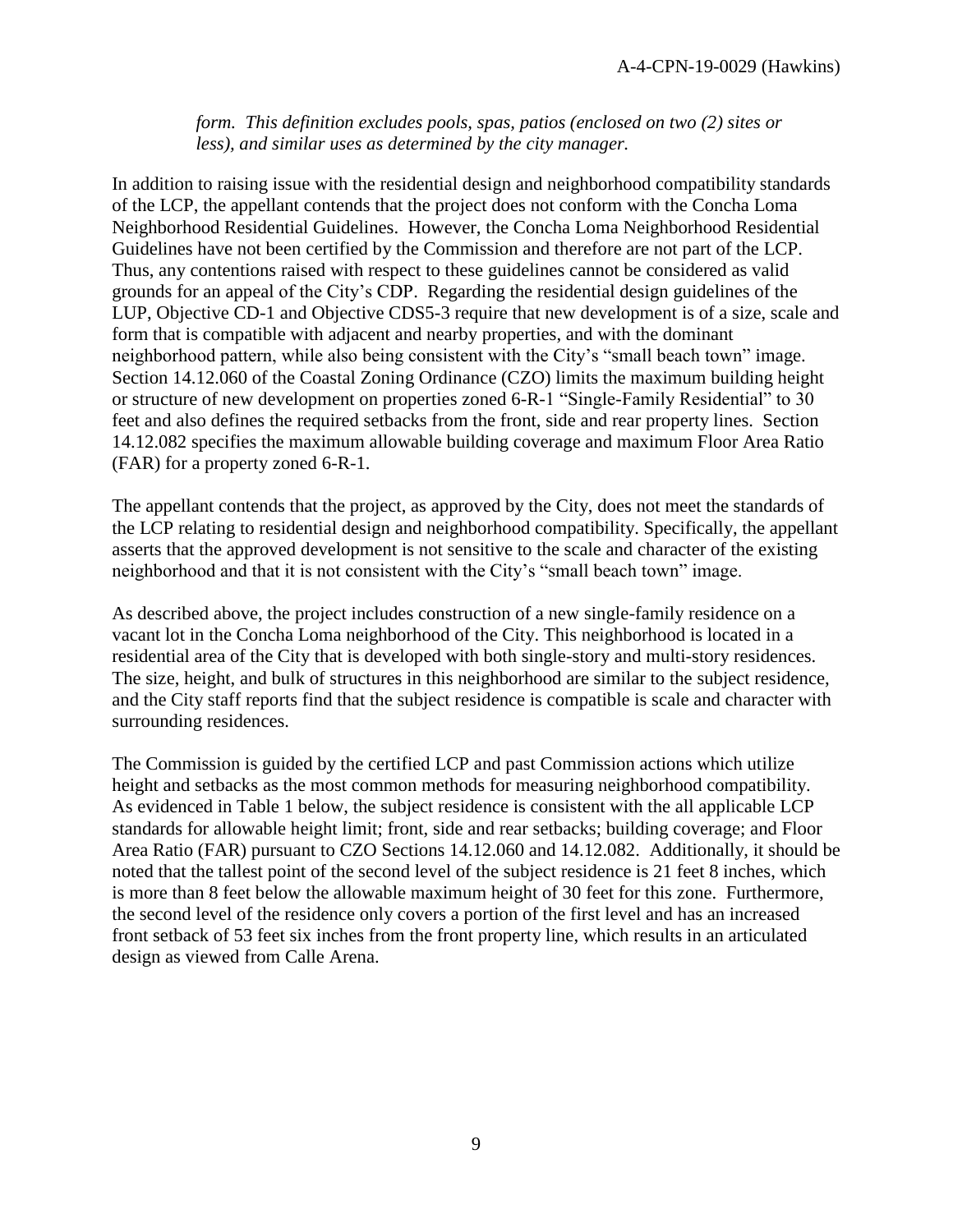| Standard                 | Requirement/Allowance                                       | Proposed Project                   |
|--------------------------|-------------------------------------------------------------|------------------------------------|
| <b>Setbacks</b>          |                                                             |                                    |
| Front                    | 50 feet min. from centerline of                             | First Floor: 25 feet from          |
|                          | street or 20 feet min. from                                 | property line                      |
|                          | property line, whichever is                                 |                                    |
|                          | greater                                                     | Second Floor: 53 feet six          |
|                          |                                                             | inches from property line.         |
|                          |                                                             | 8 feet                             |
| Side (East)              | 6 feet 6 in. min. (equal to $10\%$<br>of average lot width) |                                    |
|                          |                                                             |                                    |
| Side (West)              | 6 feet 6 in. min. (equal to $10\%$                          | 6 feet 6 in.                       |
|                          | of average lot width)                                       |                                    |
|                          |                                                             |                                    |
| Rear                     | 15 feet min.                                                | 19 feet 6 in.                      |
| Height                   | 30 feet max.                                                | 18 feet 1 in. from finished        |
|                          |                                                             | grade at face of garage; 21 feet   |
|                          |                                                             | 8 in. from rear finished grade     |
| <b>Building Coverage</b> | 35% max. (2,608 sq. ft.)                                    | $32\%$ (2,383 sq. ft.)             |
| Floor Area Ratio         | 40% max. $(2,981 \text{ sq. ft})$                           | $38.2\%$ $(2,850 \text{ sq. ft.})$ |

#### **Table 1 Standards for Single Family Residence in 6-R-1 Zone**

In addition to development standards, the Commission also utilizes streetscape analyses, plans, project renderings and other such simulations of surrounding structures to analyze visual compatibility. In order to determine whether or not a proposed project is compatible with community character, the Commission looks at all of the development in the surrounding area to determine whether or not a proposed project is appropriate with regard to mass and scale for a specific project in a specific area.

The Concha Loma subdivision contains approximately 128 lots which were created as part of the original subdivision in 1948. The neighborhood was originally developed with small, singlestory residences; however, over time, as existing homes have been remodeled or new homes have been constructed, the style and sizes of homes has changed. In addition to the construction of several multi-story residences, a number of larger, single-story homes with heights as tall, and sometimes taller, than some of the two-story or multi-story homes have also been constructed within the Concha Loma Neighborhood.

Calle Arena is approximately 1,200 feet, or a quarter of a mile long. As part of their review of the proposed single-family residence and its conformance with the community character, City staff prepared a table summarizing the existing development along Calle Arena [\(Exhibit 6\).](https://documents.coastal.ca.gov/reports/2019/7/W18a/W18a-7-2019-exhibits.pdf) Pursuant to that table, of the 36 lots on Calle Arena, 9 lots contain two-story or multi-level structures and 26 contain one-story structures, not including the subject site. Heights of houses along this street range from 11 feet two inches to 24 feet seven inches and floor areas vary from 1,315 square feet to 3,404 square feet. The subject residence is a split level design measuring 18 feet one inch from the finished grade at the front of the garage (immediately adjacent to Calle Arena) to 21 feet eight inches as measured from the finished grade at the rear of the residence,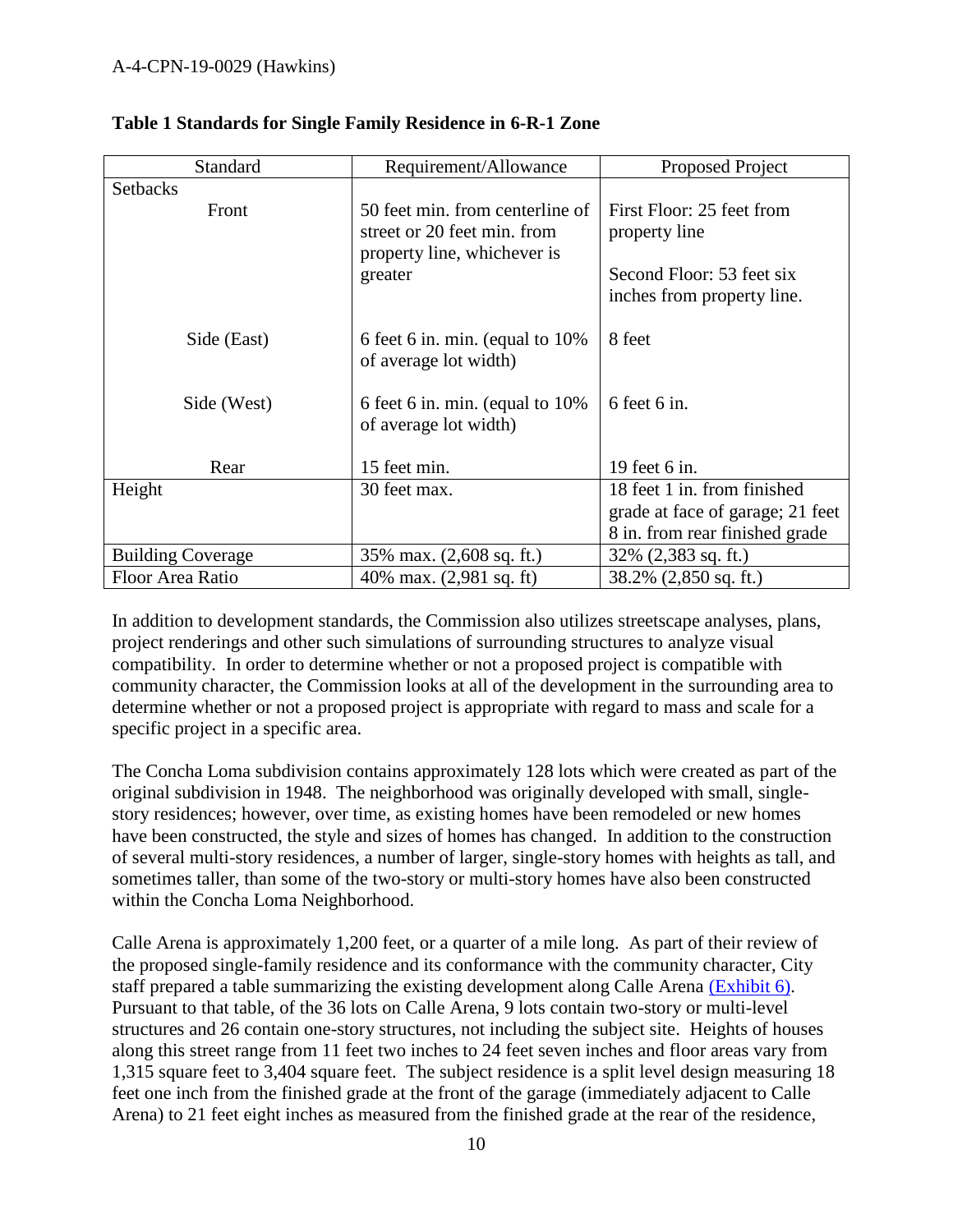and has a total floor area of 2,850 square feet. As such, the approved height and size of the subject residence are consistent with other homes along Calle Arena. Additionally, City staff also surveyed the existing residences in the rest of the Concha Loma Neighborhood and determined that there are eight other two-story and multi-story homes that have been permitted and constructed. This equates to a total of 17 two-story or multi-level homes throughout the Concha Loma Neighborhood.

Two-story and multi-story homes are permissible pursuant to the LCP provided such homes are designed in a manner that is sensitive to the scale and character of the neighborhood and consistent with the City's "small beach town" style. In the process of permitting the subject single-family residence, the project was reviewed by the City's Architectural Review Board (ARB) over the course of seven meetings to redesign the residence consistent with the mandate to maintain community character and to respond to issues raised by neighbors. The final split level design approved by the ARB allows for a two-story interior space to appear as a one-and-ahalf story house from the street with a maximum height of 18 feet one inch, which is lower in height than all or most of the other two-story or multi-level homes in the neighborhood and even lower in height than some of the neighborhood's single-story homes. With the split level design, the rear of the house will be higher in elevation than the front at 21 feet 8 inches; however, this is still more than 8 feet below the allowable height limit of 30 feet. Additionally, the relatively small size of the second level (467 square feet master suite) in conjunction with the increased front setback of 53 feet six inches from the front property line significantly reduces the visibility and prominence of the second level, thus reducing the size and mass of the single-family residence as viewed from Calle Arena. The overall height and mass of the proposed development is generally consistent with the surrounding single-family residences in the area. By incorporating a split level design to lessen the height, and using increased setbacks with a reduced square footage of the second floor, the project reduces the size and mass of the residence compatible with the adjacent properties and Concha Neighborhood and helps to maintain the "small beach town" aesthetic of Carpinteria.

Therefore, the project, as approved by the City, conforms to the residential design and neighborhood compatibility policies and provisions of the LCP, including the size, scale and community character requirements of Policy CD-1 and Policy CDS5-3. The subject residence is sufficiently sited and designed to be compatible with the existing residential development in the Concha Loma Neighborhood.

For all of these reasons, the Commission finds that the project, as approved by the City, is consistent with the applicable residential design and neighborhood compatibility policies and provisions of the certified LCP.

#### <span id="page-10-0"></span>**2. Factors Considered in Substantial Issue Analysis**

The standard of review for the subject appeal is whether a substantial issue exists with respect to the grounds raised by the appellant relative to the appealable development's conformity to the policies contained in the certified LCP or the public access policies of the Coastal Act. In this case, the appeal alleges inconsistencies between the City's approval and the residential design and neighborhood compatibility policies of the LCP. The term "substantial issue" is not defined in the Coastal Act or its implementing regulations. The Commission's regulations indicate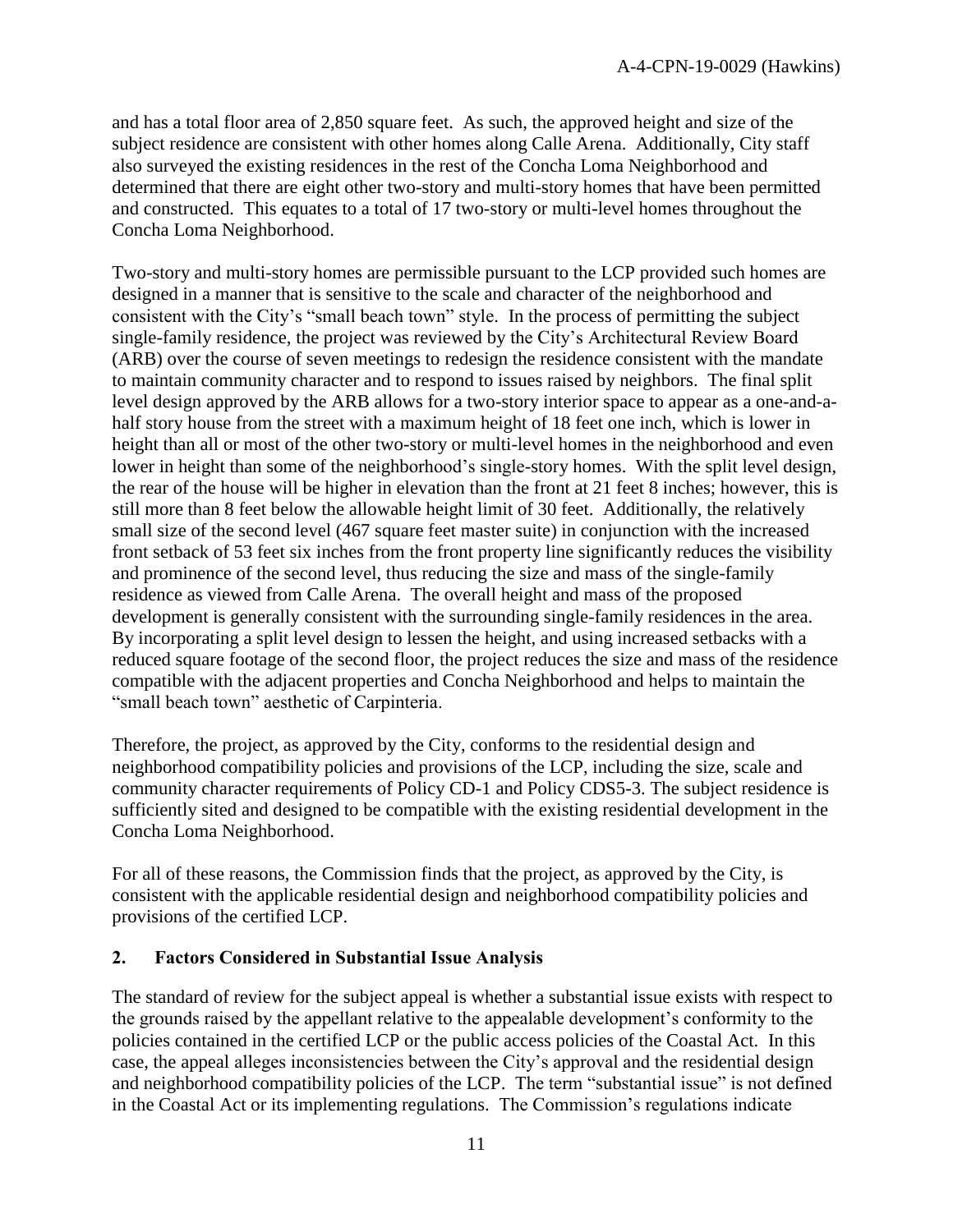simply that the Commission will hear an appeal unless it "finds that the appeal raises no significant question." (Cal. Code Regs., Title 14, Section 13115(b).) In previous decisions on appeals, the Commission has been guided by the following five factors that are addressed below.

The first factor in evaluating the issue of whether the appeal raises a substantial issue is the degree of factual and legal support for the local government's decision that the development is consistent with the subject provisions of the certified LCP. In this case, as discussed in detail above, the issue of community character was addressed in the City's staff reports. The City's record includes extensive factual evidence and legal support for the City's findings that the project is consistent with all of the applicable residential development and neighborhood compatibility policies and provisions of the certified LCP.

The second factor in evaluating the issue of whether the appeal raises a substantial issue is the extent and scope of the development as approved. As described above, the project consists of a single-family residential development on a 7,475 square foot, undeveloped parcel located within a residentially developed area. Given that maximum allowable development is limited by the City's development standards and the subject development is consistent with those standards and compatible with development located on adjacent properties and the surrounding area, the extent and scope of the subject development is not significant.

The third factor in evaluating the issue of whether the appeal raises a substantial issue is the significance of coastal resources affected by the decision. In this case, the project site is a residentially zoned infill lot located in a developed residential community. There is no Environmentally Sensitive Habitat Area (ESHA) on the site. The project is consistent with all applicable development standards including height, setbacks, and square footage, and will be compatible with the character of the surrounding area. Thus, no significant coastal resources will be affected by the decision.

The fourth factor in evaluating the issue of whether the appeal raises a substantial issue is the precedential value of the local government's decision for the future interpretation of its LCP. In this case, the approved project is consistent with the policies and provisions of the LCP and is compatible in scale and character with surrounding residences. As such, the City's decision will have no adverse precedential value for future CDP decisions.

The final factor in evaluating the issue of whether the appeal raises a substantial issue is whether the appeal raises only local issues, or those of regional or statewide significance. In this case, the approved project is consistent with the policies and provisions of the LCP, will not result in any adverse impacts to neighborhood character or other coastal resources, and does not present issues of regional or statewide significance.

In conclusion, the Commission finds that none of the factors listed above, used to evaluate whether a substantial issue exists, favor a finding that a substantial issue exists. For the reasons discussed above, the Commission finds that the appeal raises no substantial issue with respect to the consistency of the approved development with the policies of the City's certified LCP. Applying the five factors identified above, the Commission finds the City's record adequately supports its position that the proposed project is consistent with the applicable LCP polices. In addition, the development is relatively small in scope, does not have a significant adverse effect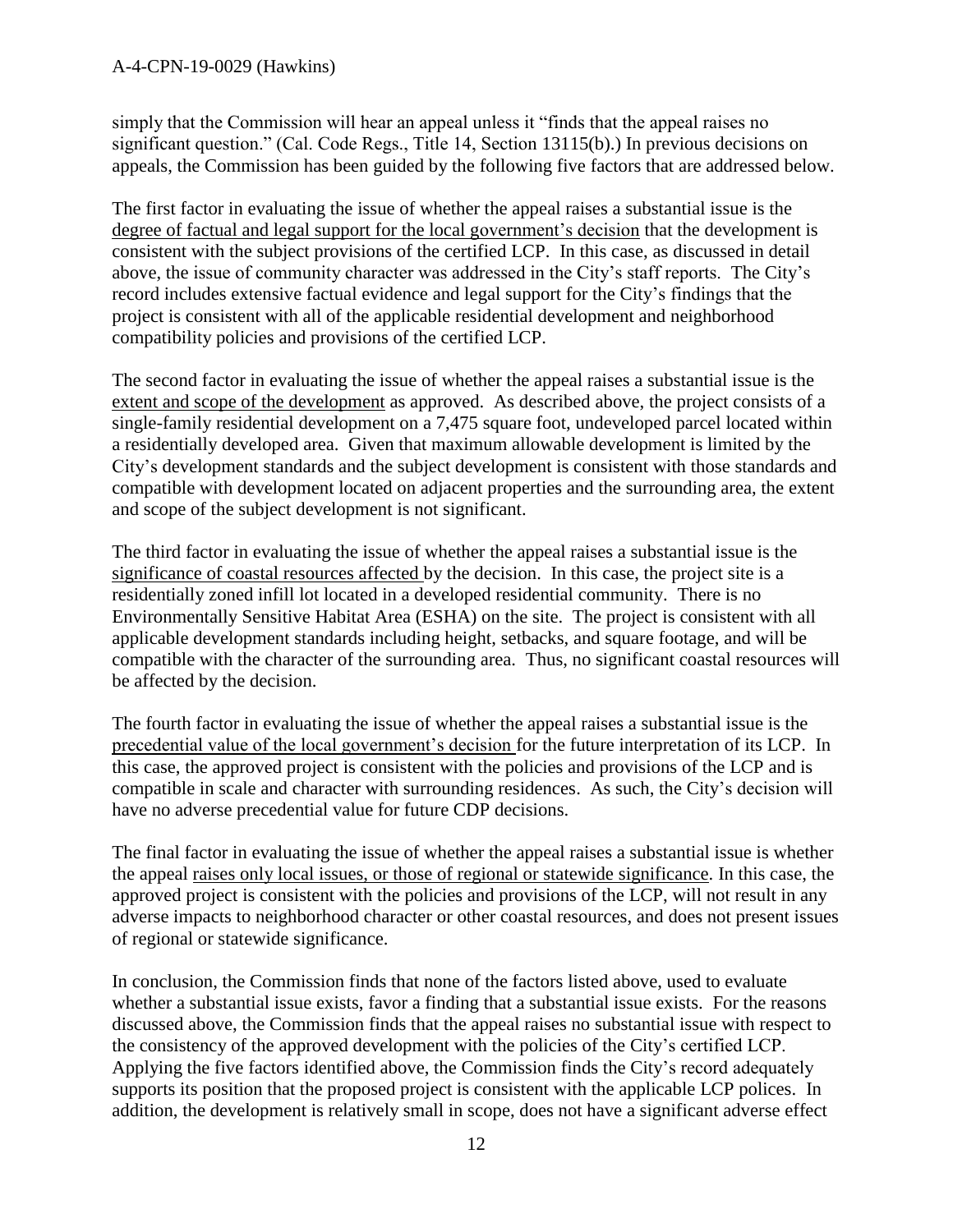on significant coastal resources, would not be an adverse precedent for future coastal development permits, and doesn't raise issues of regional or statewide significance. Therefore, the Commission finds that the appeal does not raise a substantial issue with respect to the grounds on which it was filed.